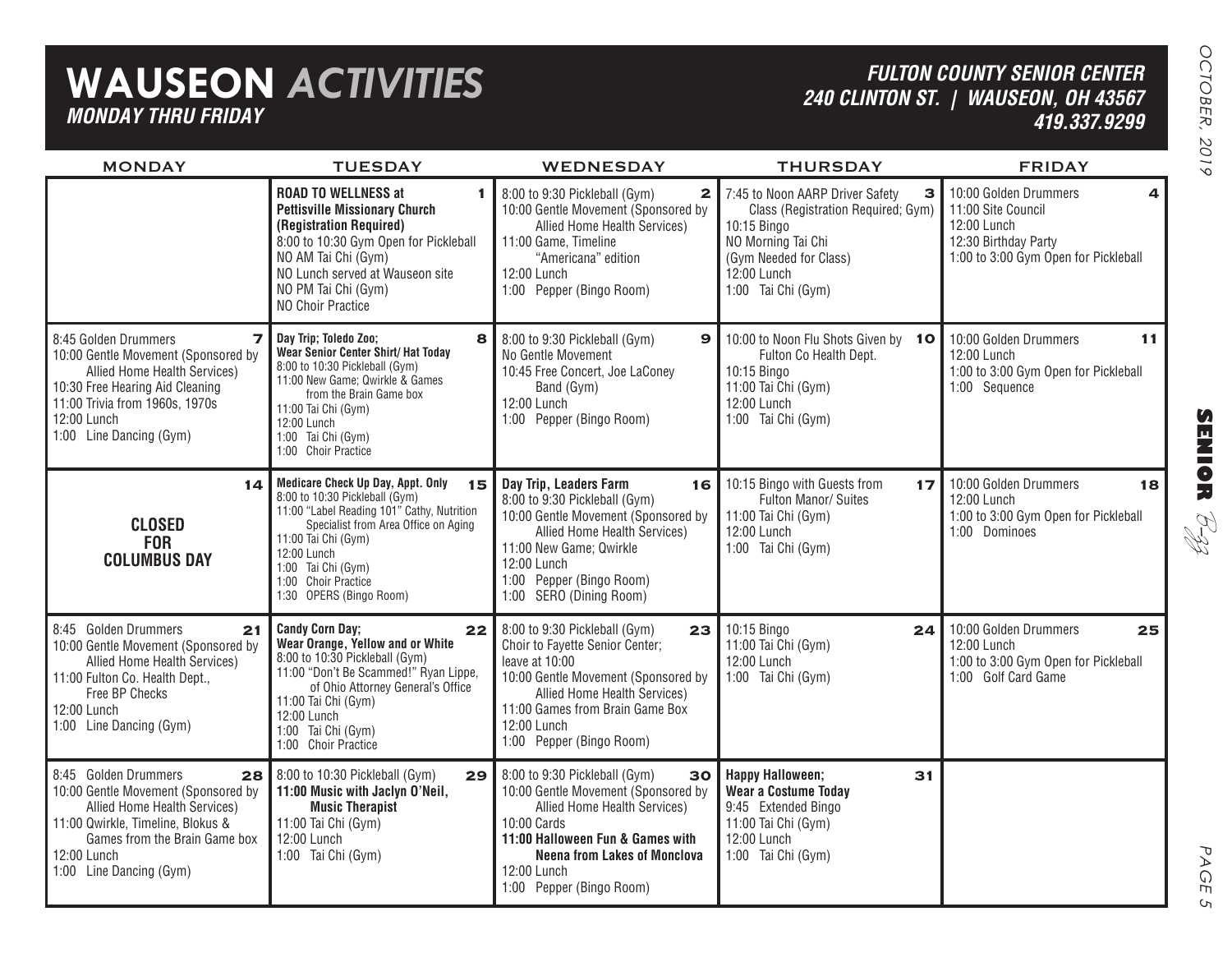## *ARCHBOLD - SCOUT CABIN inside ruihley park, w. williams st. tues. & FRI.*

# **ARCHBOLD / FAYETTE** *ACTIVITIES*

*FAYETTE - FAMILY LIFE CENTER306 E. Main Street MON., Wed., & THURS.*

| <b>MONDAY</b>                                                                                                                                                                                                           | <b>TUESDAY</b>                                                                                                                                                                         | <b>WEDNESDAY</b>                                                                                                                                                                                                | <b>THURSDAY</b>                                                                                                          | <b>FRIDAY</b>                                                                                                                  |
|-------------------------------------------------------------------------------------------------------------------------------------------------------------------------------------------------------------------------|----------------------------------------------------------------------------------------------------------------------------------------------------------------------------------------|-----------------------------------------------------------------------------------------------------------------------------------------------------------------------------------------------------------------|--------------------------------------------------------------------------------------------------------------------------|--------------------------------------------------------------------------------------------------------------------------------|
|                                                                                                                                                                                                                         | 1<br>Register to Join us for<br><b>ROAD TO WELLNESS</b><br>At Pettisville Missionary Church<br><b>Archbold Site is Closed Today</b>                                                    | 10:00 Coffee Time<br>$\mathbf{2}$<br>11:00 Music by Michael Buck<br>12:00 Lunch<br>1:00 Word Games                                                                                                              | 10:00 Site Council &<br>3<br><b>Nutrition Education</b><br>10:30 Bingo<br>12:00 Lunch with Birthday Cake<br>1:00 Puzzles | 10:00 Site Council &<br>4<br><b>Nutrition Education</b><br>10:30 Bingo<br>12:00 Lunch with Birthday Cake<br>1:00 Cards & Games |
| 10:00 Coffee Time<br>$\overline{\phantom{a}}$<br>11:00 Keyboard Music, Jean Pfund<br>12:00 Lunch<br>1:00 Cards                                                                                                          | Wear Senior Center Shirt/ Hat Today 8<br>Day Trip, Toledo Zoo<br>10:00 Euchre<br>10:30 Frost Pumpkin-Shaped Cookies<br>11:00 Fulton Co. Deputy & K-9<br>12:00 Lunch<br>1:00 Word Games | 10:00 Cards<br>$\mathbf{9}$<br>11:00 Music by Jimmy Stewart<br>12:00 Lunch<br>1:00 Puzzles                                                                                                                      | 10:30 Bingo<br>10<br>12:00 Lunch<br>1:00 Cards & Games                                                                   | 10:00 Cards<br>11<br>10:30 Bingo<br>12:00 Lunch<br>1:00 Games                                                                  |
| 14<br><b>CLOSED</b><br><b>FOR</b><br><b>COLUMBUS DAY</b>                                                                                                                                                                | 9:30 Toe Nail Clinic<br>15<br>(By Appointment)<br>10:00 Pepper<br>11:00 "Just So You Know," & Free BP<br>Checks; Fulton Co. Health Dept.<br>12:00 Lunch<br>1:00 Puzzles                | Day Trip, Leaders Farm<br>10:00 Wacky Wordies #69, #71<br>11:00 "Avoiding Utility Scams<br>and Unwanted Charges,"<br>Amy Carles, Senior Outreach<br>& Education Specialist<br>12:00 Lunch<br>1:00 Cards & Games | 16 10:30 Bingo<br>17<br>12:00 Lunch<br>1:00 Games                                                                        | 10:00 Coffee Time<br>18<br>10:30 Bingo<br>12:00 Lunch<br>1:00 Cards                                                            |
| 10:00 Cards<br>21<br>11:00 Black Swamp Storyteller,<br>Dale Kern<br>12:00 Lunch<br>1:00 Puzzles                                                                                                                         | 10:00 Brain Box Games<br>22<br>11:00 Music with Jaclyn O'Neil,<br>Fulton County Health Center<br>12:00 Lunch<br>1:00 Cards & Games                                                     | 10:00 Chit Chat<br>23<br>11:00 Music by Senior Center Choir<br>12:00 Lunch<br>1:00 Games                                                                                                                        | 10:30 Bingo<br>24<br>12:00 Lunch<br>1:00 Cards                                                                           | 10:00 Cards<br>25<br>10:30 Bingo<br>12:00 Lunch<br>1:00 Word Games                                                             |
| 9:30 Toe Nail Clinic<br>28<br>(By Appointment)<br>11:00 "Just So You Know," & Free BP<br>Checks; Fulton Co. Health Dept.<br>12:00 Lunch<br>1:00 Cards & Games<br>2:00 to 4:30 Flu Clinic,<br>by Fulton Co. Health Dept. | 10:00 Pepper<br>29<br>11:00 "Avoiding Utility Scams<br>and Unwanted Charges,"<br>Amy Carles, Senior Outreach<br>& Education Specialist<br>12:00 Lunch<br>1:00 Games                    | <b>Wear Orange/ Yellow/ White</b><br>30<br>for Candy Corn Day<br>10:00 Wacky Wordies #65, #66<br>11:00 Frost Pumpkin-Shaped Cookies,<br>Enjoy Brain Box Games<br>12:00 Lunch<br>1:00 Cards                      | Wear a Halloween Costume Today 31<br>10:00 Extended Bingo<br>12:00 Lunch<br>1:00 Word Games                              |                                                                                                                                |

**SENIOR** B-zz

> PAGE PAGE 7  $\vee$